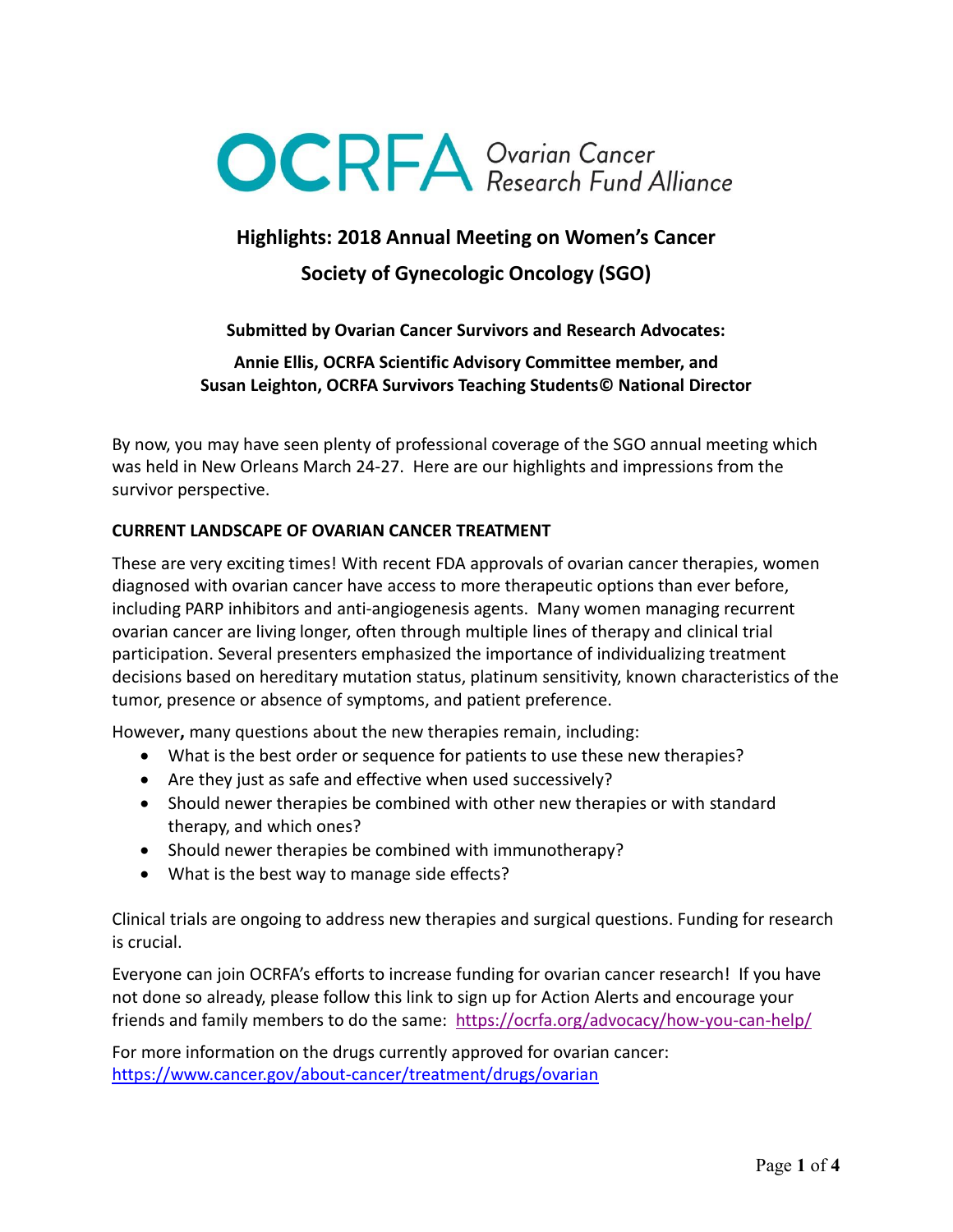For more information on finding a clinical trial: [https://ocrfa.org/patients/clinical](https://ocrfa.org/patients/clinical-trials/look-clinical-trial/)-trials/look-clinical-trial/

## **BEING PREPARED FOR PRECISION MEDICINE**

As precision medicine evolves and more targets for treatment are identified, having information from germline genetic testing and possibly tumor testing available may direct a woman's future care. Per SGO Clinical Practice Statement, October 2014, all women diagnosed with epithelial ovarian, tubal and peritoneal cancers should receive genetic counseling and be offered genetic testing, even in the absence of a family history of ovarian cancer. [https://www.sgo.org/clinical](https://www.sgo.org/clinical-practice/guidelines/genetic-testing-for-ovarian-cancer/)[practice/guidelines/genetic](https://www.sgo.org/clinical-practice/guidelines/genetic-testing-for-ovarian-cancer/)-testing-for-ovarian-cancer/

## **PRELIMINARY CLINICAL TRIAL RESULTS**

# **Topacio: niraparib and pembrolizumab (platinum-resistant patients)**

During a late breaking abstract session Dr. Panos Konstantinopoulos of Dana-Farber Cancer Institute presented "Topacio: Preliminary activity and safety in patients with platinumresistant ovarian cancer in a phase 1/2 study of niraparib in combination with pembrolizumab." The overall response rate (ORR) was 25% and the disease control rate (ORR plus stable disease) was 68%. Some patients are still on the combination and the progression free survival (PFS) results will be reported at an upcoming scientific meeting.

# **MEDIOLA: olaparib and durvalumab (platinum-sensitive BRCA+ patients)**

During a late breaking abstract session Dr. Yvette Drew from Newcastle University in Tyne and Wear, United Kingdom presented "An open-label Phase II basket study of olaparib and durvalumab (MEDIOLA): Results in germline BRCA-mutated, platinum-sensitive relapsed ovarian cancer." The overall response rate was 72%. The combination was well-tolerated and tumor response may be higher than reported responses for PARP inhibitors as single agents.

# **VIGIL**®**: personalized engineered autologous tumor cells (EATC) in ovarian cancer (recurrent patients)**

In a featured poster Dr. Rodney Rocconi of University of South Alabama- Mitchell Cancer Institute, detailed preliminary results of a "Phase 1 trial of Vigil® personalized engineered autologous tumor cells (EATC) in ovarian cancer." This vaccine is genetically engineered from each patient's own tumor cells and ELISPOT testing for T-cell activation is being studied as a predicative biomarker of response. The recurrent patients in this trial had previously received multiple lines of therapy. Vigil® had limited side effects and 69% of the 29 patients achieved 3-year overall survival. A randomized phase 2 trial of Vigil® with atezolizumab is underway for women with ovarian, cervical, or uterine cancer.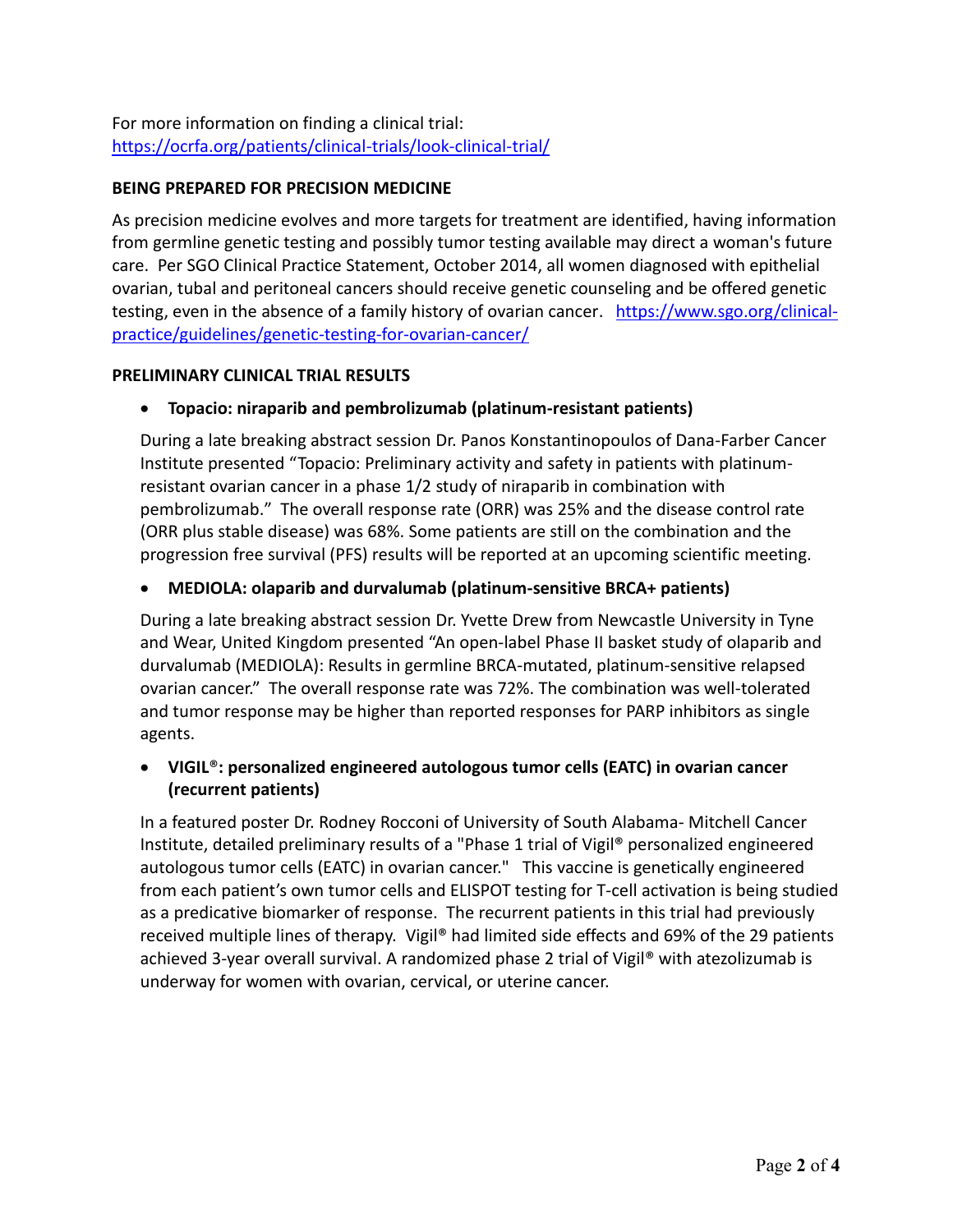## **SURVIVORSHIP/QUALITY OF LIFE**

## **Post-Surgical Opioid Use**

With the current national opioid epidemic crisis a focus of much debate in the medical community, two important studies were presented. Dr. Erica Weston from Johns Hopkins shared data showing that one-third of hysterectomy patients do not use any of the opioids prescribed for home use. Dr. Jaron Mark of Roswell Park outlined a strategy for out-patient [opioid](https://twitter.com/hashtag/opioid?src=hash) prescriptions based on the patient's use while admitted. In this study patients reported adequate pain control and satisfaction.

#### **Lymphedema**

Gynecologic cancer survivors are at increased risk for lymphedema of the lower extremities and very little research has been conducted in this area. Dr. Jeanne Carter of Memorial Sloan Kettering Cancer Center presented results of a national cooperative study, GOG 244, the Lymphedema and Gynecologic Cancer (LEG) Study which provides a new definition of leg lymphedema and a simple 1-page validated form (the Gynecologic Cancer Lymphedema Questionnaire or GCLQ) of patient self-reported lymphedema symptoms. While this study was done in patients with endometrial and other gynecologic cancers, these results are very important to ovarian cancer survivors as well.

#### **•** Survivorship

Dr. Vivian Von Gruenigen of Northwestern Ohio Universities College of Medicine reported that only 1% of survivors are meeting the 2006 American Cancer Society (ACS) guidelines for cancer survivors of (a) 150 minutes per week of moderate physical activity, (b) 5 servings of fruit/vegetables per day and (c) no smoking. New evidence suggests that weight management and physical activity physical activity improve overall health and well-being of cancer survivors.

Dr. Ritu Salani of Ohio State University presented information on Survivorship Care Plans after front line treatment is completed. Survivorship Care Plans can help survivors become aware of possible and expected late side effects and provide an opportunity to educate patients on cancer screening guidelines and discuss risk and reductions strategies of possible secondary treatment-related cancers.

# **OVERCOMING SURVIVAL DISPARITIES**

Dr. Khilen Patel of the Medical College of Georgia at Augusta University presented "Participation in clinical trials may overcome health disparities in the treatment of advanced or recurrent epithelial ovarian cancer." Significant disparities in outcome are known to exist and the study team explored the relation of race and distance from treatment facility with survival. Data presented indicated that minorities had similar survival as Caucasians when enrolled in clinical trials, overcoming disparities. The potential survival benefit due to clinical trial participation should be explored further and discussed with patients.